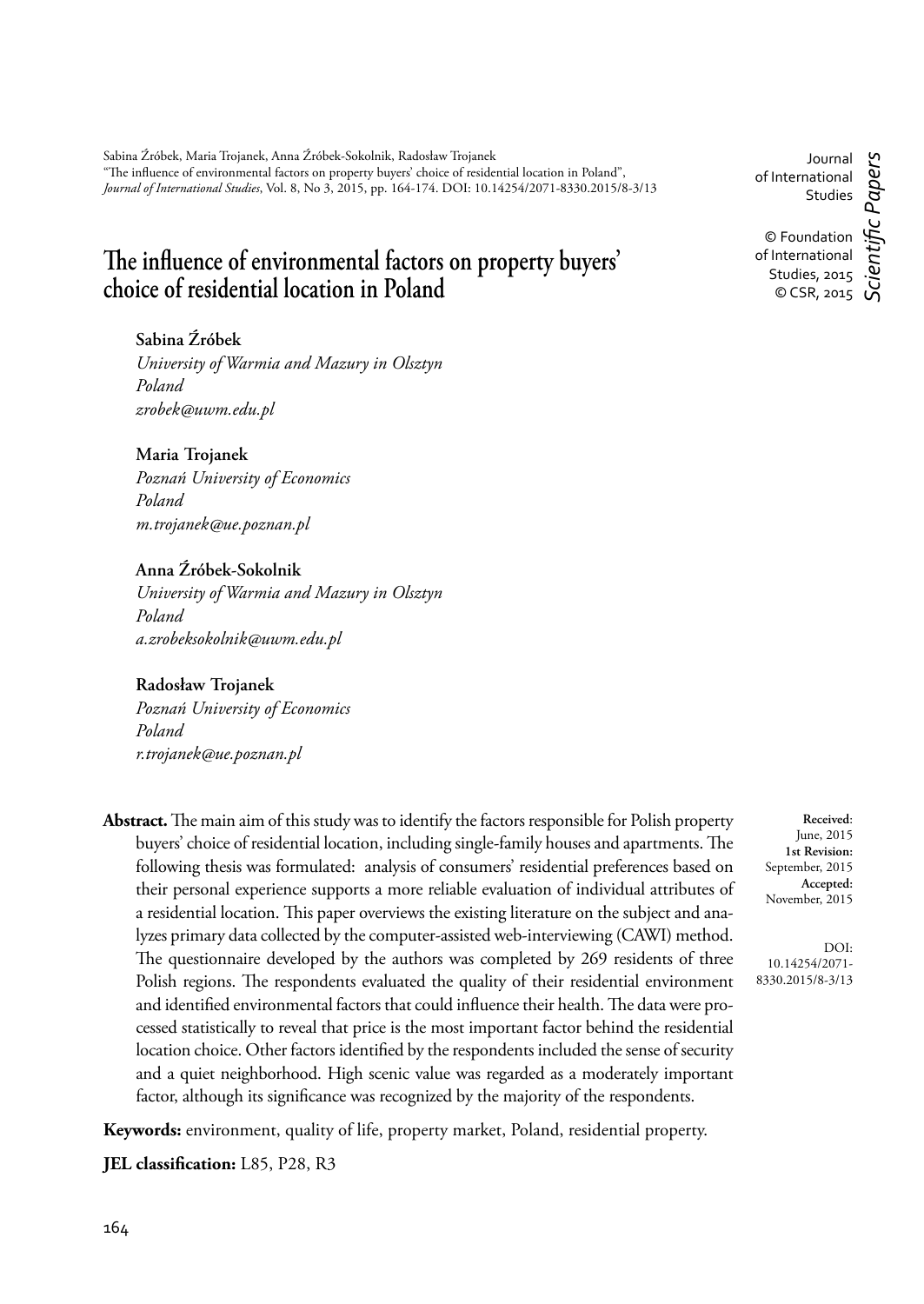# **INTRODUCTION**

Studies analyzing the behavior of potential property buyers have been carried out for a long time, especially on developed markets (Alkay, 2009, Andersson et al., 2010, Hall et al., 1978, Srour et al., 2002). They revealed that buyers rely on similar criteria when choosing residential property, although they attach different importance to those factors. The most important criteria for buyers were related to the technical aspects of property, including the building's architectural style, age, usable area, number of rooms and the availability of transport and public services. The results of studies which analyzed primary data and attempted to model the property market also revealed that selected qualitative factors, which are difficult to define, may also be underestimated (Nelson and Rabianski, 1988, Fadden, 1997). The above particularly applies to the influence of residential appeal and scenic value of property on the buyers' choice of location. Such studies are important because they directly address the subject matter which may be disregarded in preference analyses. They shed a new light on the consumers' environmental awareness, pointing to neglected areas and the need for changes in environmental education.

The choice of residential location is largely determined by the consumers' financial standing, preferences and needs which arise in view of their personal circumstances, such as the number of children. The relevant literature and the applicable appraisal standards indicate that property prices are influenced not only by technical and functional considerations, but also by location, including commuting time and distance between the property and important destinations (The Appraisal..., 2008, The International, 2011, Źróbek and Bełej, 2000). In most studies, property price and location were analyzed separately (Srour et al., 2002). Ideally, the accessibility of a location is a measure of how well transportation networks interact with land use attributes to satisfy household, business or other preferences. Some analyses include a dependent variable (price of residential property) and several independent variables (physical attributes and location of property) (Huderek-Glapska and Trojanek, 2013, Trojanek, 2010, 2014; Srour et al., 2002). In some publications, land prices were analyzed in view of the cost associated with commuting to market centers and network improvements. Several studies (Andersson et al., 2010, Hall et al., 1978) examined the effect of highway improvements on land values. Other authors observed that residential property prices are also influenced by the environmental attributes of a given location, including neighborhood amenities, parks, and the sense of security. Cellmer et al. (2012) identified three key environmental attributes: the presence of surface water bodies such as lakes, ponds and watercourses, forest cover and land elevation. Their study revealed that the price of properties that directly overlook a lake may be three times higher in comparison with properties that are not attractively located.

Residential development has been analyzed in the context of urban growth in many publications. According to some authors (Smersh et al. 2003, Renigier-Biłozor and Wiśniewski, 2013), developers focus on the following attributes when choosing a location for residential property:

- physical suitability for development: slopes, soils, hydrology, land availability,
- existing land use patterns and location of other residential development,
- distance to markets with employment opportunities,
- neighborhood factors: age of surrounding housing stock, schools, universities,
- health care,
- recreational areas, including parks, forests, water reservoirs,
- air pollution.

There is a growing body of research into the influence of environmental pollution on living conditions in urban areas. Lake et al. (1998) assigned monetary value to the negative impacts of road development, specifically noise and visual intrusion. Mitkus and Sostak (2009) evaluated the inconvenience resulting from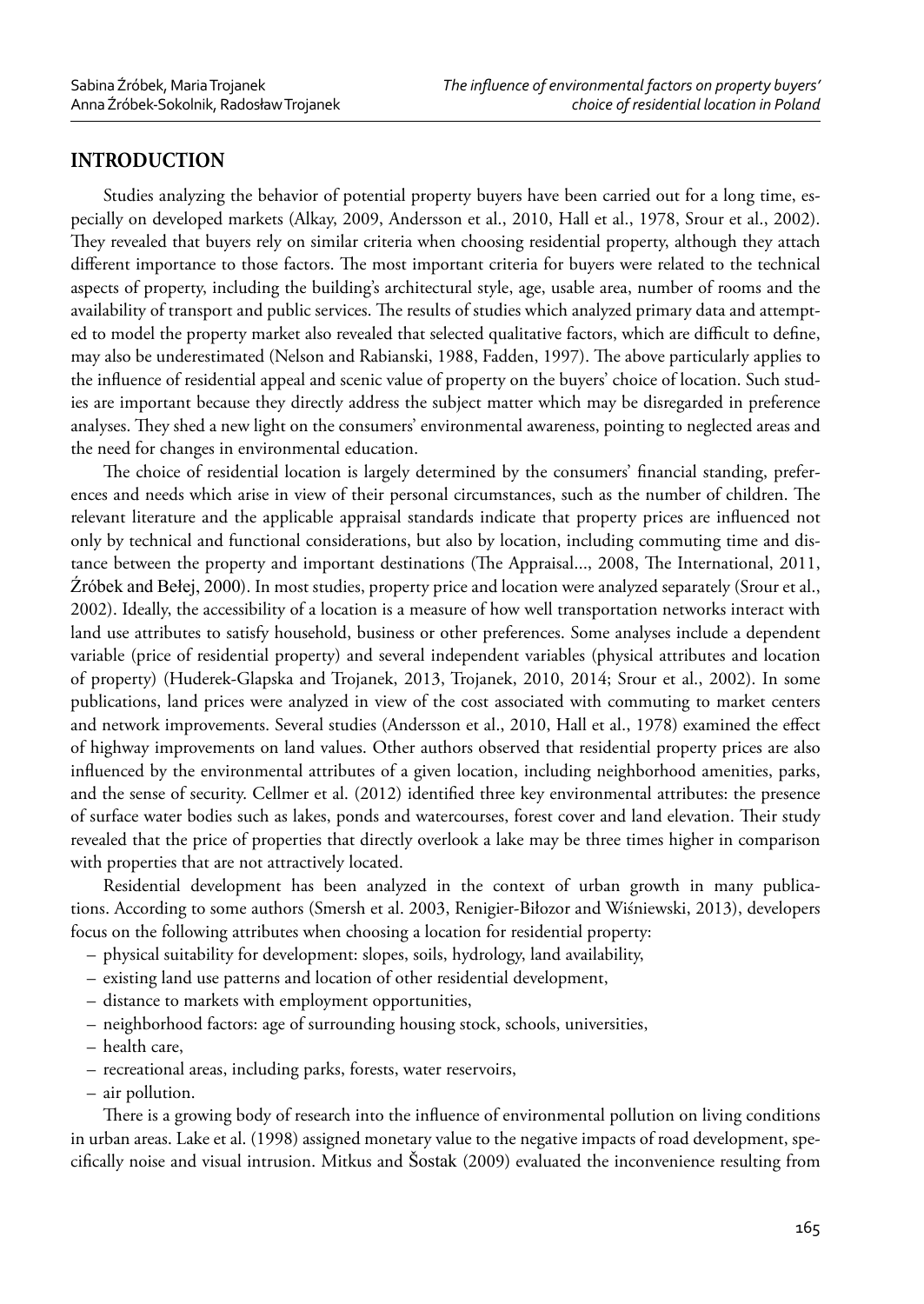construction projects in the neighborhood. Some authors have analyzed the applicability of Geographic Information Systems for assessing the impact of noise on property prices (Cellmer and Źróbek, 2011, Huderek-Glapska and Trojanek, 2013). Maantay and McLafferty (2011) focused on a range of geospatial applications for environmental health research, including environmental justice issues, environmental health disparities, air and water contamination, and infectious diseases.

To date, very few studies have evaluated the factors that determine consumers' individual preferences and choice of residential location (apartment or single-family home). Less scientific attention is paid to the scenic value of residential and work locations, small-scale green areas in cities and their benefits. Urban sustainability and regeneration strategies focus mainly on man-made components of the urban environment. In comparison, attention to the natural components and the green spaces of the urban structure is still poor (Chiesura, 2004).

Property buyers' preferences relating to the choice of residential location based on their previous experiences have been insufficiently investigated. Adriaanse (2007) measured residential environmental satisfaction to identify factors which directly contribute to inhabitants' levels of satisfaction with their residential environment, including traffic noise, green areas and social relations.

Most researchers evaluated the preference of first-time home buyers. Studies of the type are generally conducted by developers wishing to elicit information about the most popular types of residential property, the most desirable housing standards and the relationship between the quality of the housing environment and property prices (Alkay, 2009, Stachura, 2013). For example, properties set in natural surroundings generally fetch higher prices than houses in city suburbs. The extra price is paid for the property's scenic value (Wendy and Chen, 2007). Meanwhile, few developers conduct satisfaction surveys among people who reside in completed and sold properties. Consumers' expectations are shaped based on their previous residential experience, which suggests that their choices should be analyzed in view of their present residential standards and location. Despite the above, the opinions and preferences of property users inhabiting a single-family home or an apartment have been rarely surveyed. This observation prompted the authors to survey property owners' perceptions concerning the significance of the local environment in their choice of residential property.

#### **1. OBJECTIVE**

In this study, owners of residential property were asked to list property attributes (apartments or singlefamily homes) which contribute to a friendly living environment as well as factors that could pose a health risk. The aim of the study was to establish a hierarchy of factors in the consumers' choice of residential location, in particular those associated with the natural environment. The responses were used to evaluate property buyers' environmental awareness.

#### **2. RESEARCH DESIGN**

Property owners were asked to participate in an anonymous online survey. The questionnaire was developed by the authors, and it was completed by the inhabitants of three Polish regions in 2013. The selected regions had to differ in their: location in Poland, environmental quality with regard to their impact on human health and residential appeal, and level of economic development. The authors' place of residence also influenced the choice of regions on the assumption that this approach would facilitate data collection and analysis. The examined regions can be ranked in the following order based on their residential appeal,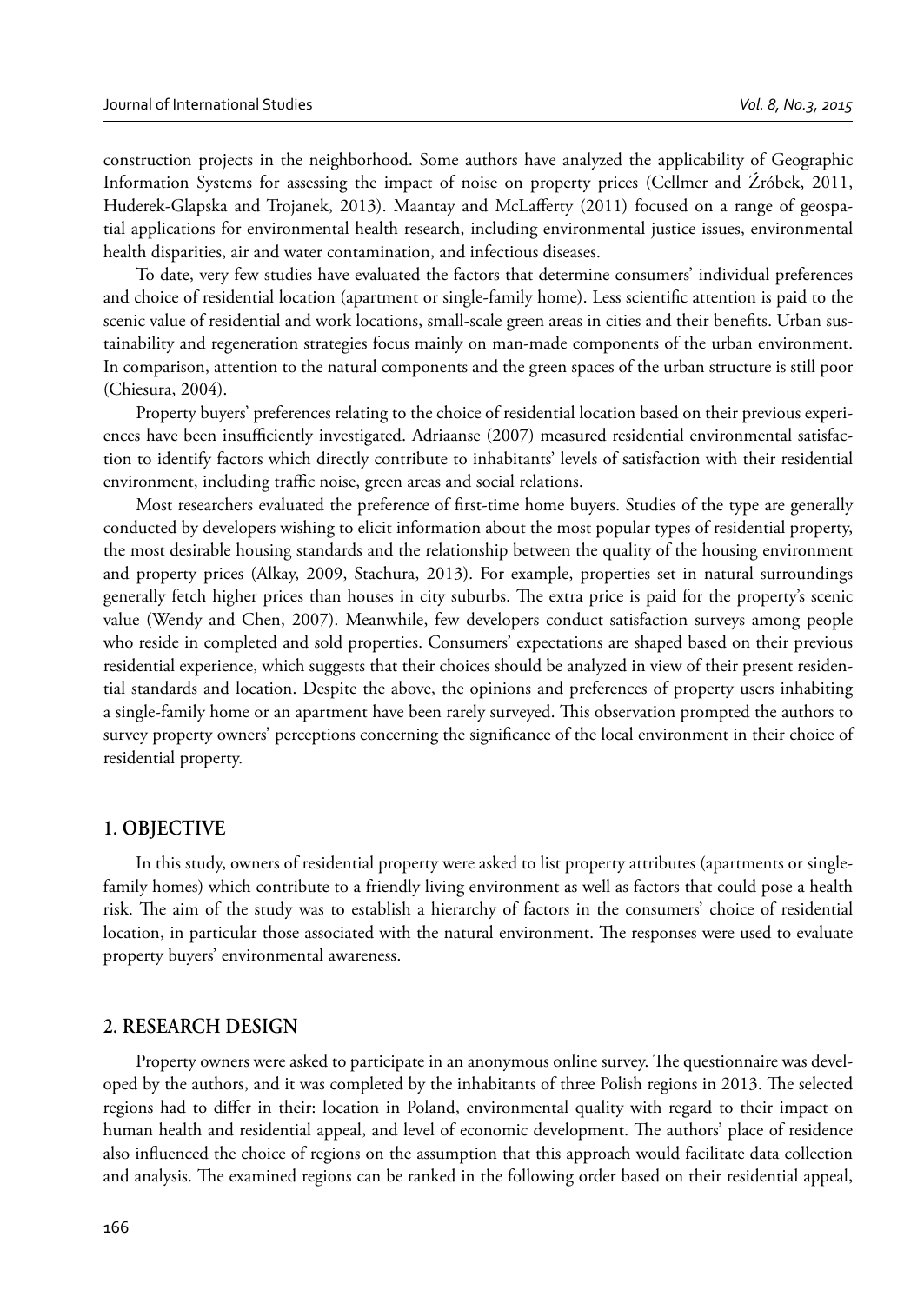environmental quality and trends in socioeconomic development: Warmia and Mazury (northern Poland, high levels of naturalness, low economic potential), Wielkopolska (western Poland, good environmental status, above-average economic growth) and Śląsk (southern Poland, highly degraded environment, highest economic potential).

Adult respondents were asked to complete the questionnaire which comprised 9 closed-ended questions as well as questions eliciting information about the respondents. The questions were divided into four groups:

- 1. Factors that influenced the respondents' choice of residential location.
- 2. Quality of life in the present place of residence: 1) factors which determine the quality of life, 2) quality of selected environmental factors, 3) environmental factors that pose a health risk, 4) the awareness that the natural environment can influence health, 5) environmental protection measures which should be introduced to improve the quality of life, 6) other local measures that would improve the respondents' quality of life.
- 3. Factors that the respondents would take into account during purchase of new residential property.
- 4. Sources of knowledge about the environmental quality of the residential location.

The respondents were also free to share their opinions and provide information that was not elicited by the questionnaire. Their inputs were used to evaluate buyers' preferences regarding the choice of residential location as well as their awareness about environmental issues, the risks associated with environmental degradation and the relevant remedy measures. According to our best knowledge, this is the first ever study to analyze such a broad scope of data provided directly by owners of residential property. The results constitute valuable information for market participants as well as entities and authorities responsible for urban planning.

# **RESULTS AND DISCUSSION**

The questionnaire was completed by 269 respondents. Respondents aged 21 to 35 years accounted for 74%, respondents aged 36 to 50 years – for 16%, respondents older than 50 years – for 7%, and respondents aged 18 to 20 years - for 3% of the surveyed population. The above indicates that most respondents were active participants on the real estate market who have had some experience regarding residential property (all respondents were property owners) and, due to their young age, were likely to change their place of residence in the future. This age group is most broadly represented on the housing market, and similar observations were made in studies of the Poznań housing market (Trojanek, 2013; Kempa et al., 2015).

Most respondents were university graduates (73%), and half of the surveyed subjects were white-collar workers. Singles accounted for 64%, and married couples with small children - for 28% of the surveyed population. 75% of the respondents lived in urban areas, whereas 25% were rural residents. Approximately 60% of the subjects made independent decisions regarding their present place of residence. 58% of the respondents inhabited an apartment and 42% lived in a single-family home. Women accounted for 67% of the studied population.

The results of the survey were processed. In the first step of the analysis, the authors determined the number of factors which influenced the respondents' choice of their present residential location. Their significance was ranked on a scale of 0 to 3, where 0 was "not important" and 3 was "highly important" (Fig. 1). The price was the most important factor in the buyers' choice of residential property (2.37). It was followed by "quiet neighborhood" (2.22) and "sense of security" (2.13).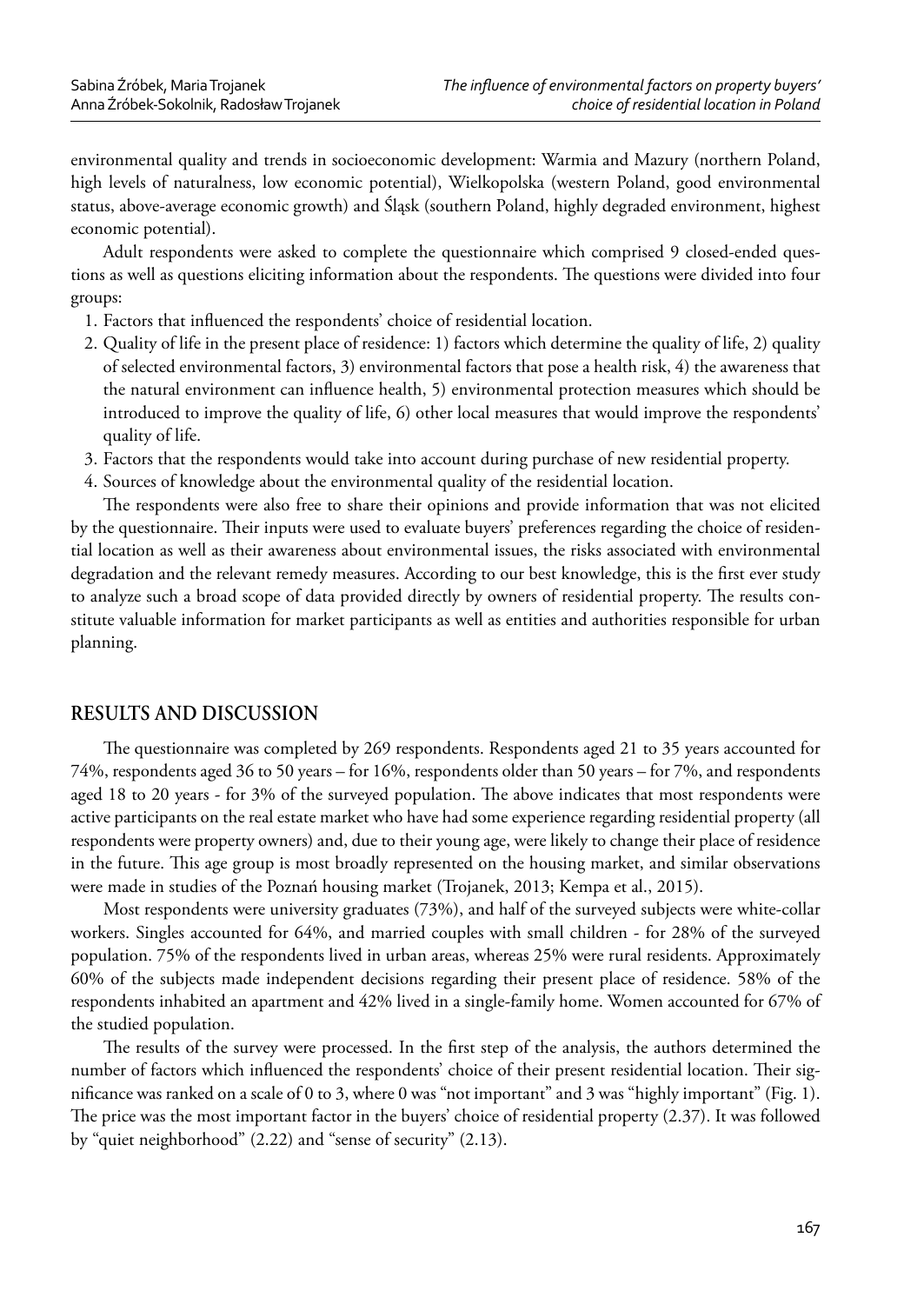



The data presented in Figure 2 indicate that price was a very important factor for 49% of the respondents and an important factor for 41% of buyers. Only 2% of the surveyed subjects regarded the price criterion as not important.



**Figure 2. Importance of property price in the choice of residential location** Source: own elaboration.

The remaining determinants were the sense of security (Fig. 3) and a quiet neighborhood (Fig. 4) which were regarded as highly important and important.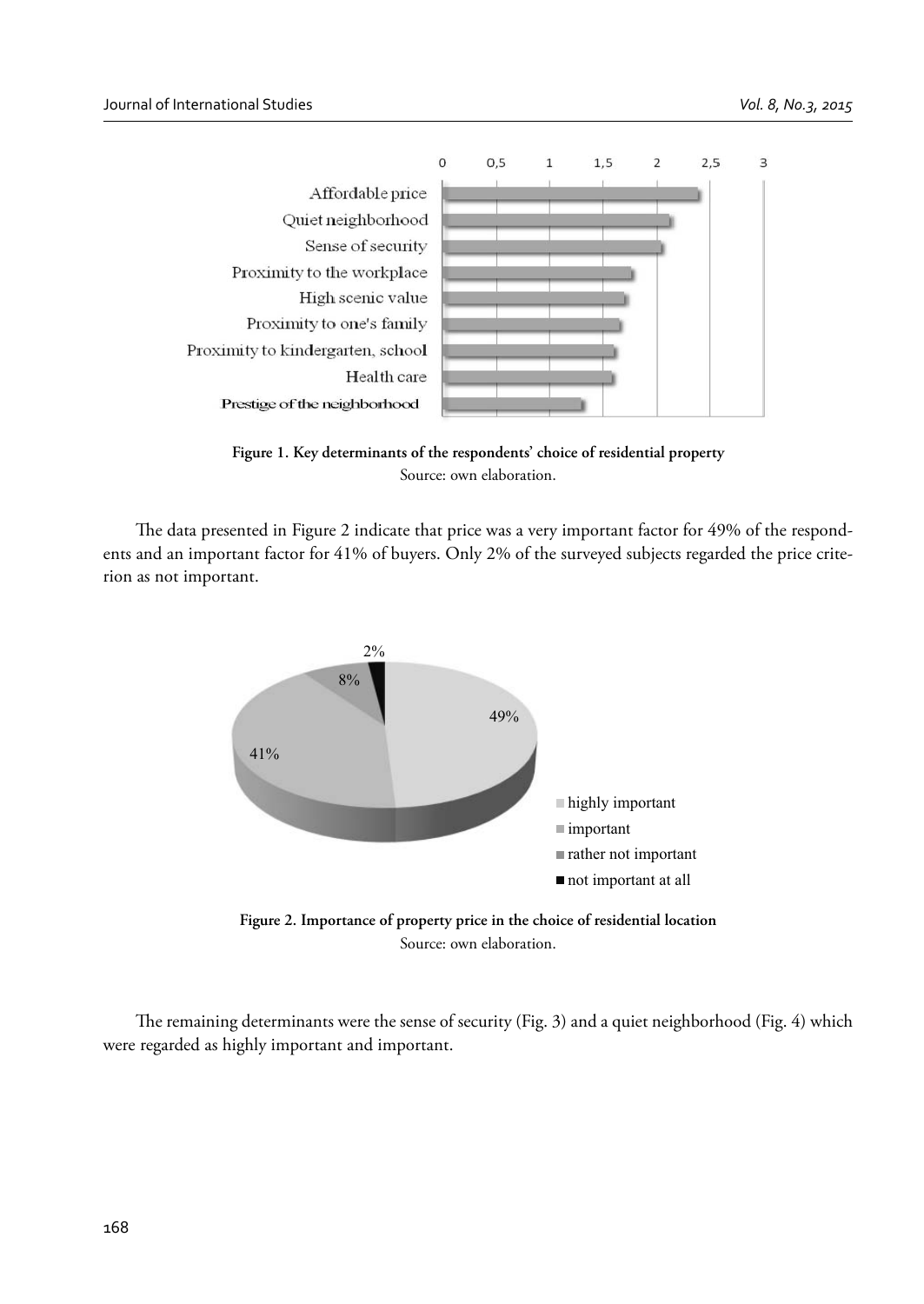

**Figure 3. Importance of the sense of security in the choice of residential location** Source: own elaboration.

Respondents for whom the sense of security was a very important factor based their opinions on the following attributes: low crime rate, police patrols, proximity to family and friends, surveillance in the housing estate, gated community, low traffic, friendly neighborhood and street lighting.



**Figure 4. Importance of a quiet neighborhood in the choice of residential location** Source: own elaboration.

High scenic value, a parameter which describes the quality of the surrounding environment, was regarded as a moderately important factor (Fig. 1). For the respondents, the most important natural feature were "green belts", including parks, leisure areas, squares, playgrounds and walking grounds. High scenic value occupied the middle place in the ranking, but it was regarded as important or highly important by most respondents (63%) (Fig. 5).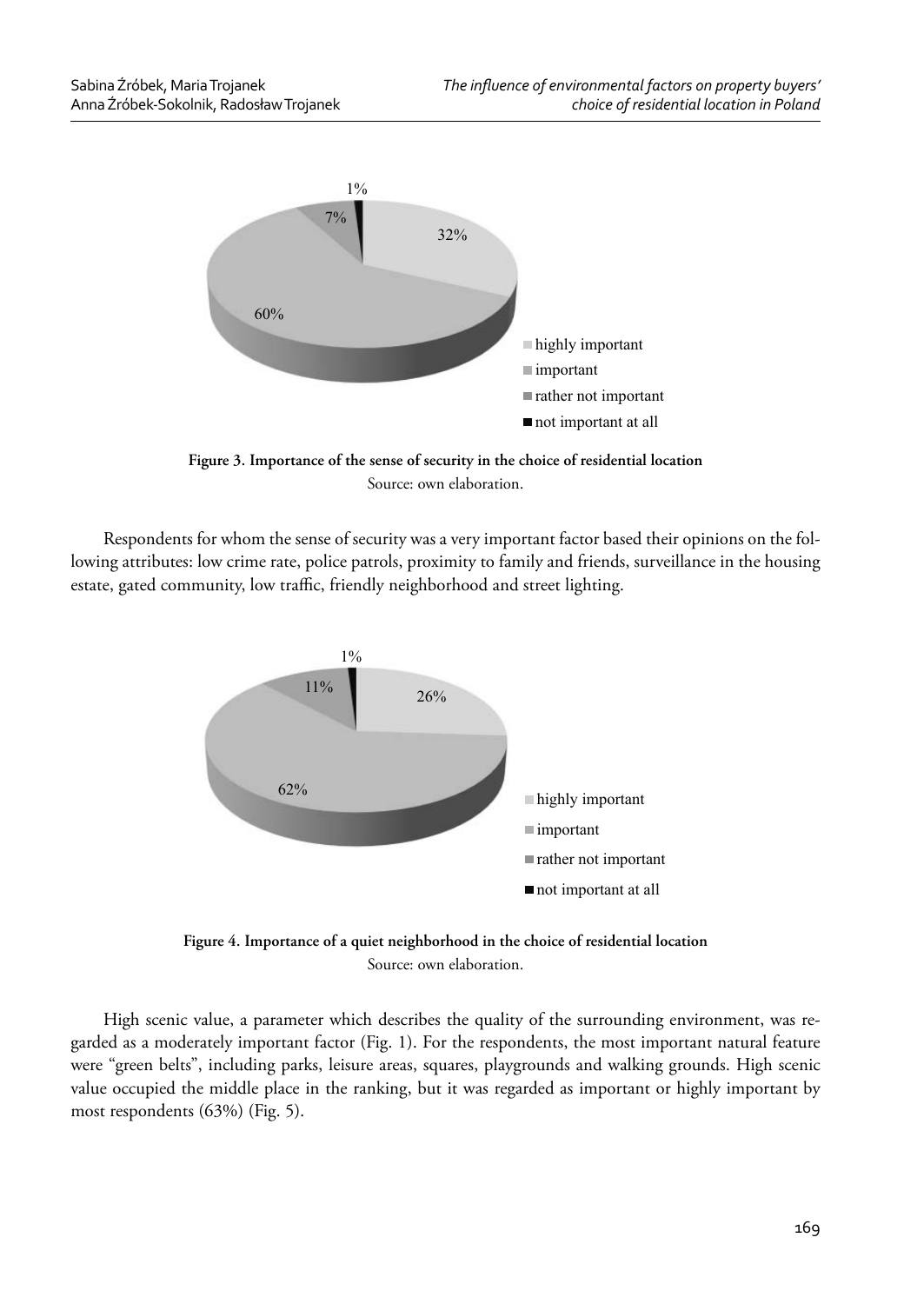

Figure 5. The importance of high scenic value in the choice of residential location Source: own elaboration.

The remaining natural features which contribute to a property's scenic value, such as the proximity of water bodies, air quality and undeveloped space, were regarded as not important. The prestige of the neighborhood came last in the ranking (Fig. 1), but it was regarded as highly important and important by 38% of the surveyed subjects. In the respondents' opinion, prestige implies:

- 1) safety peace and quiet, order, monitoring, security (Figure 3),
- 2) type of building new and modern buildings, single-family housing estate, small estate, developer's market standing, high quality and comfort,
- 3) close to the city center,
- 4) availability of additional services,
- 5) fashionable and popular neighborhood and estate,
- 6) quiet neighborhood (Figure 4) and neighbors principle of similarity or degree of prosperity.

The reason why scenic value was not regarded as an important factor determining the choice of residential location could be the respondents' young age or the general scarcity of public rankings evaluating neighborhood prestige.

In the second group of questions, the respondents were asked to evaluate the influence of various environmental factors on their quality of life. As previously, they ranked their choices on a scale of 0 to 3, where "0" was "not important" and 3 was "highly important". According to the respondents, their quality of life was most profoundly affected by the "quality of the neighborhood", followed by "industrial noise produced by power lines" and "traffic" (Fig.  $6$ ).

An analysis of Figure 6 indicates that the following environmental factors were most highly ranked by the respondents (1.5 to 2.67 points): unpleasant smell, illegal rubbish dumps, proximity of green areas and leisure grounds, traffic noise, air pollution and nature conservation areas in the neighborhood (nature reserves, areas that are part of the Natura 2000 network). Subjects residing in the regions of Wielkopolska and Śląsk were more likely to focus on the adverse effects of industrial plants. The importance of green areas and urban parks was also emphasized by Chiesura (2004) who found that access to nature is a source of positive feelings and energy for many urban residents. According to the respondents in this study, the greatest health hazard was air pollution. This factor was most frequently cited by the residents of Śląsk. The remaining factors were growing traffic and lack of access to sewage treatment plants, which were listed by subjects from all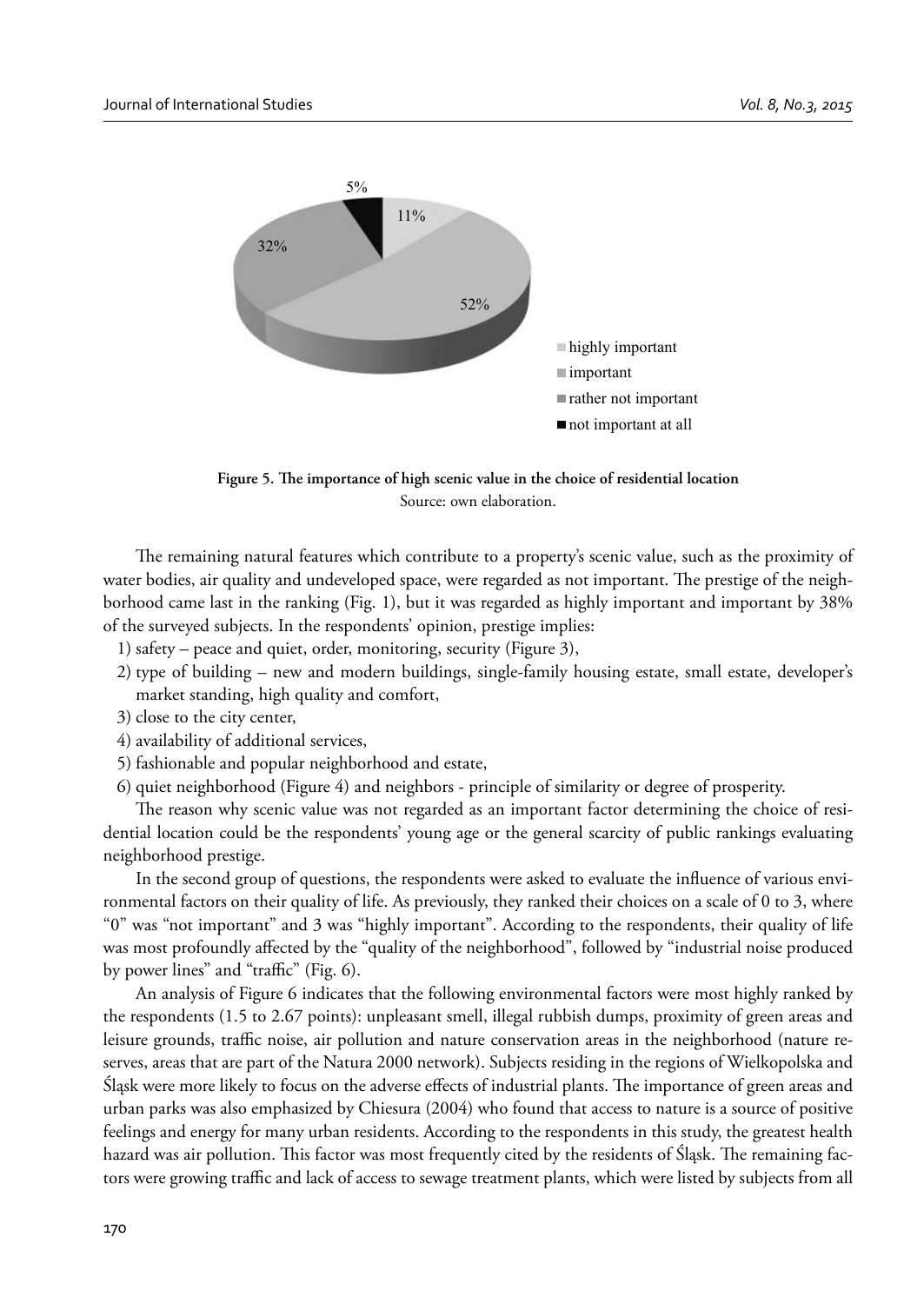three regions. The respondents were also aware of the threats associated with soil pollution or inappropriate agricultural practices, and those factors were more frequently indicated by the residents of the Region of Warmia and Mazury. Our findings could point to positive changes in the attitudes of property owners who are more likely to recognize the importance of environmental factors and their influence on the residents' health and quality of life.



Figure 6. Influence of environmental factors on the quality of life

Source: own elaboration.

The majority of the respondents  $(70%)$  were of the opinion that the quality of the residential environment influenced their health. In their opinion, the following environmental protection measures should be initiated, in the given order, to improve the quality of life in their current place of residence: support for alternative means of transport, improvements in the quality of air and drinking water, sewer connections, waste sorting, elimination of local sources of air pollution, landscape protection, reduced use of dangerous practices and toxic chemicals in agriculture, construction of noise barriers. Other measures suggested by the respondents included financial support for organic farms, greater security monitoring, traffic speed control, organization of events for the local community, greater control over outdoor advertising and visual pollution. The aim of the survey was to determine the extent to which the respondents' perceptions of their present living conditions would influence their choice of a new residential location. The results indicate that price is the most important criterion in the decision to buy property, followed by technical and functional features of property, and the quality of the surrounding environment. Most respondents cited the Internet (31%) and the media, including the press, radio and TV (25%), as the main sources of information about the property and its surroundings. Environmental education was perceived as an important source of information by 13% of the surveyed subjects, followed by municipal offices  $(7.5%)$ , schools  $(6.5%)$  and environmental organizations (3%). The Ministry of the Environment, the Chief Inspectorate of Environmental Protection and own observations were regarded as vital sources of data by 14% of the respondents.

The results of the survey indicate that despite high levels of environmental awareness among the respondents, the quality of the environment was not the main criterion determining their choice of residential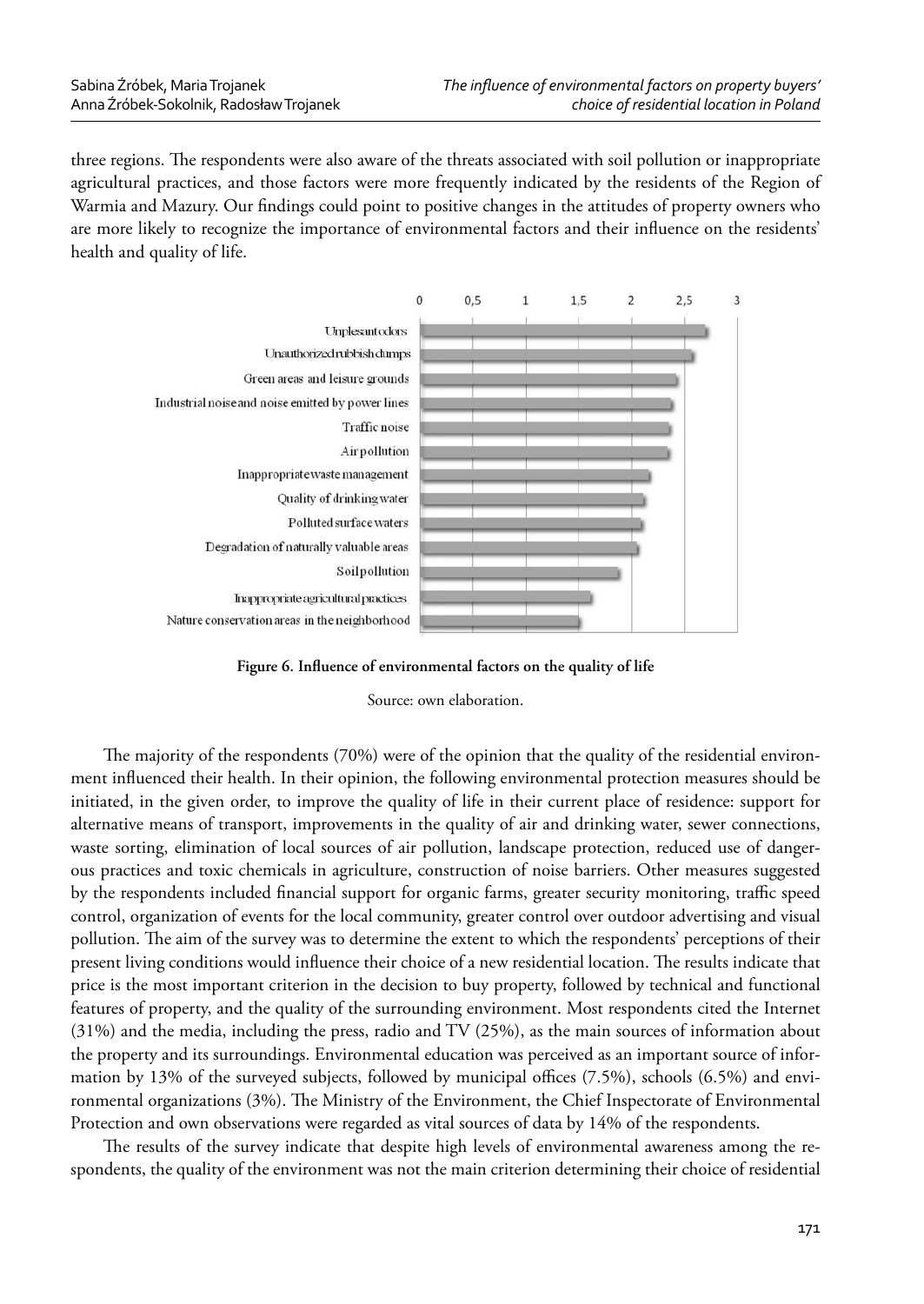location. A quiet neighborhood and scenic value were regarded as the most important determinants in the group of non-economic factors. Middle-aged respondents (35-50) attached greater importance to environmental and social factors (scenic value and prestige) than older subjects, which could be attributed to cultural factors, and younger subjects for whom economic factors play the most important role. The proximity of health facilities was particularly important to older respondents  $(51+)$ . The surveyed subjects demonstrated a rather holistic approach to environmental issues: they were aware that unsound waste management practices lead to the potential risk of water and soil pollution. The most highly ranked environmental features were associated with air quality, including unpleasant odors. Similar results were reported in a survey conducted in the Region of Kujawy and Pomorze, where waste dumping was identified as the most pressing environmental problem (Saks, 2009). The respondents attached less importance to factors that require specialist knowledge, such as soil condition reports. Intangible factors and influences have to be identified and ranked to increase the effectiveness of sustainable development strategies and to improve the quality of life, in particular in areas characterized by limited space.

# **CONCLUSIONS**

The authors are aware that general conclusions regarding the importance of environmental factors in property buyers' choice of residential location cannot be drawn due to the rather small size of the analyzed sample. Despite the above, the following remarks can be formulated based on the results of this study:

- 1. Due to home-buying pressure and the present market outlook, price continues to be the main determinant of property buyers' choice of residential location, whereas environmental issues are identified as less important.
- 2. The study points to positive changes in the attitudes of property owners who are more likely to recognize the importance of environmental factors and their influence on the residents' health. The surveyed subjects were residents of three Polish regions that differ significantly in their industrialization levels and growth potential. This approach was used to elicit a greater number of factors that influence property buyers' choice of residential location.
- 3. In this study, home owners' preferences regarding the choice of residential location were surveyed based on their previous experiences; therefore, the significance of the analyzed attributes could be evaluated more reliably than if the respondents were potential property buyers or developers.
- 4. The influence of environmental factors on property buyers' choice of residential location cannot be accurately evaluated due to the multitude of factors which determine the final decision to buy.
- 5. The factors that influence property buyers' choice of residential location could constitute valuable inputs for residential design, and they could be used to minimize the potential adverse effects of housing estates on human health and the natural environment.
- 6. Local authorities responsible for urban planning could use the results of this study to identify priority tasks which need to be undertaken to create friendly residential environments.
- 7. The results of this study indicate that the quality of the surrounding environment influences the value of property. For this reason, the term "residential property" should be used in a broader context in standard appraisal practice.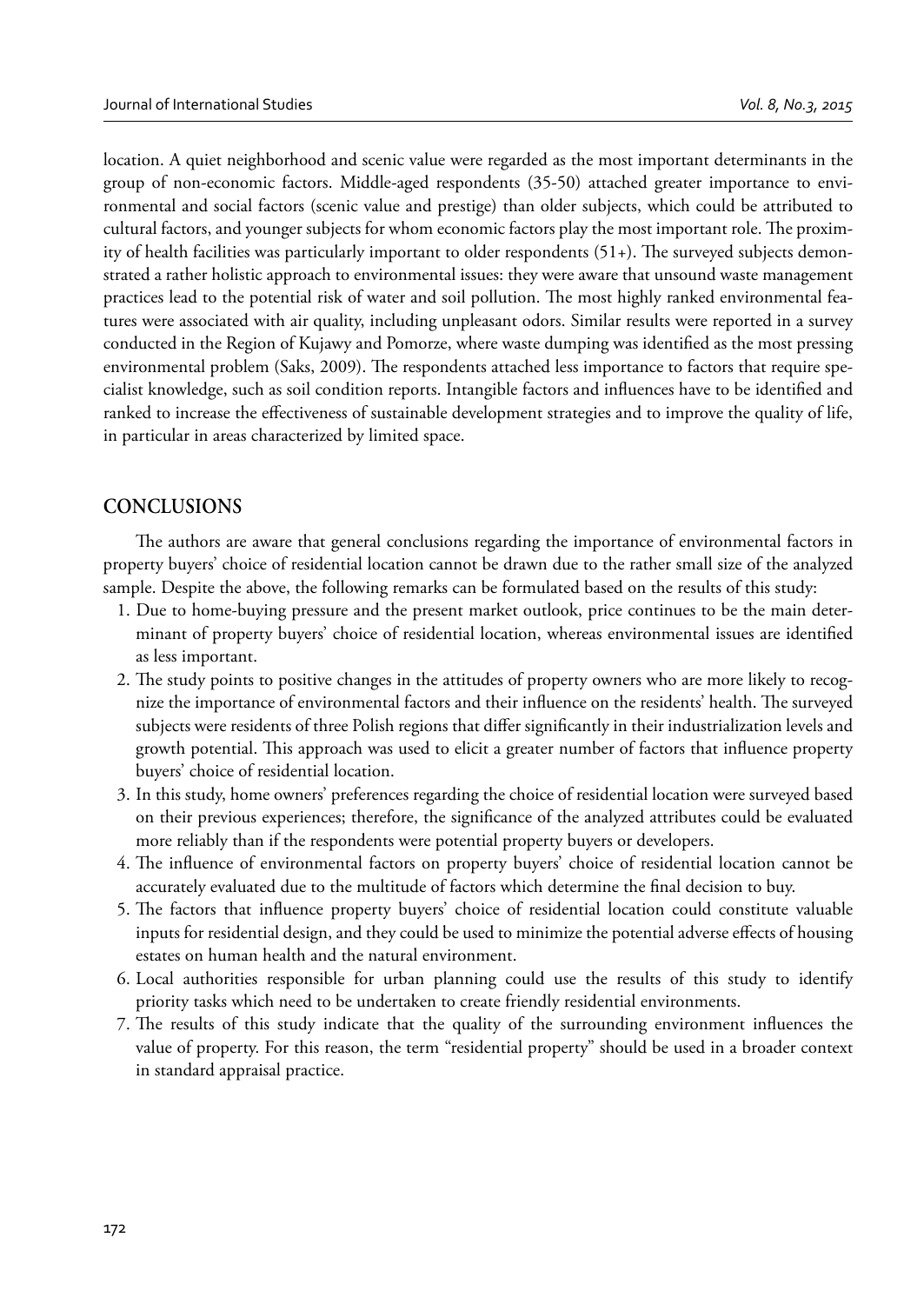## **REFERENCES**

- Adriaanse, C.C.M. (2007), Measuring residential satisfaction: a residential environmental satisfaction scale (RESS), *J Housing Built Environ,* No 22, pp. 287-304.
- Alkay, E. (2009), The relationship between environmental quality level and housing sale prices in the Istanbul Metropolitan Area, *A/Z ITU Journal of the Faculty of Architecture*, Vol. 6, No 1, pp. 60-76.
- Andersson, H., Jonsson, L., Ögren, M. (2010), Property Prices and Exposure to Multiple Noise Sources: Hedonic Regression with Road and Railway Noise, *Environmental Resource Economic Springer Science*, No 45, pp. 73-89.
- Cellmer, R., Senetra, A., Szczepańska, A. (2012), The Effect of Environmental Factors on Property Value, (paper presented at the FIG Working Week 2012 TS06H - Valuation - Environmental Factors 5748, Rome, Italy), www.fig.net (access 2014.03.25),
- Cellmer R., Źróbek, S. (2011), Applying GIS tools to studies over the impact of noise pollution on house prices, in: *The Future with GIS*, Zagreb Croatia, pp. 245-256.
- Chiesura, A. (2004), The role of urban parks for the sustainable city, *Landscape and Urban Planning*, No 68, pp. 129–138.
- Fadden, D.Mc. (1997), Modeling the Choice of Residential Location, in: *The Economics of Housing* ,vol. 1, London.
- Hall, F.L., Breston, B., Taylor, S. (1978), Effects of highway noise on residential property, *Values Transport Res Rec.*, No 686, pp. 38–43.
- Huderek-Glapska S., Trojanek, R. (2013), The Impact Of Aircraft Noise On House Prices, *International Journal of Academic Research*, Vol. 5, No 3, pp. 397-408.
- Kempa, O., Krajewska, M., Palicki, S., Rącka, I., Wójta-Kempa, M. (2015), Students Preferences on Housing Market in Polish Cities, Real Estate Management and Valuation, vol. 22, No 1, pp. 90-102.
- Lake, I.R., Lovett, A.A., Bateman, I.J., Langford, I.H. (1998), Modelling environmental influences on property prices in an urban environment, *Comput. Environ. and Urban Systems*, Vol. 22, No 2, pp. 121-136.
- Maantay, J.A., McLafferty, S. (Eds.) (2011), Geospatial Analysis of Environmental Health, Series: Geotechnologies and the *Environment,* Vol. 4, No 14, (Springer).
- Mitkus, S., Šostak, O.R. (2009), Preservation of healthy and harmonious residential and work environment during urban development, *International Journal of Strategic Property Management*, Vol 13, No 4, pp. 339-357.
- Nelson, T., Rabianski, J. (1988). Consumer Preferences in Housing Marke*t* Analysis, in: *An Application of Multidimensional Scaling Techniques. AREKEA Journal,* Vol.16, No 2, pp. 46-64.
- Renigier-Biłozor. M., Wiśniewski, R. (2013), Real estate market rating need or necessity? *Real Estate Management and Valuation*, Vol 21, No 4, pp. 54-64.
- Saks, E. (2009), Świadomość proekologiczna mieszkańców wpływ na środowisko i uatrakcyjnienie regionu. (Environment-friendly awareness of inhabitants- – the influence on the environment and enhancing the region), *Problemy Ekologii Krajobrazu*, No XXV, pp. 47-52.
- Smersh, G.T., Smith, M.T., Schwartz, A.L.Jr. (2003), Factors Affecting Residential Property Development Patterns, *Journal of Real Estate Research*, Vol 25, No 1, pp. 61-76.
- Srour, I.M., Kockelman, K.M., Dunn, T.P. (2002), Accessibility Indices: A Connection to Residential Land Prices and Location Choices, *Transportation Research Record*, Vol 1805, No 1, pp. 25-34.
- Stachura. E. (2013). Środowisko mieszkaniowe w Polsce. Ocena, oczekiwania, aspiracje. Kraków: Wyd. Politechniki Krakowskiej.
- *The Appraisal of Real Estate 13<sup>th</sup> Edition* (2008), Chicago: Appraisal Institute.
- *The International Valuation Standards 2011*. (2011), London: International Valuation Standards Council.
- Trojanek, M. (2013), Customer Behavior Patterns on the Primary Housing Market in Poznan in the Period 2010-2011, *Real Estate Management and Valuation*, Vol 21, No 4, pp. 47-53.
- Trojanek, R. (2014), The impact of aircraft noise on the value of dwellings the case of Warsaw Chopin Airport in Poland, *Journal of International Studies*, Vol 7, No 3, pp. 155-161.